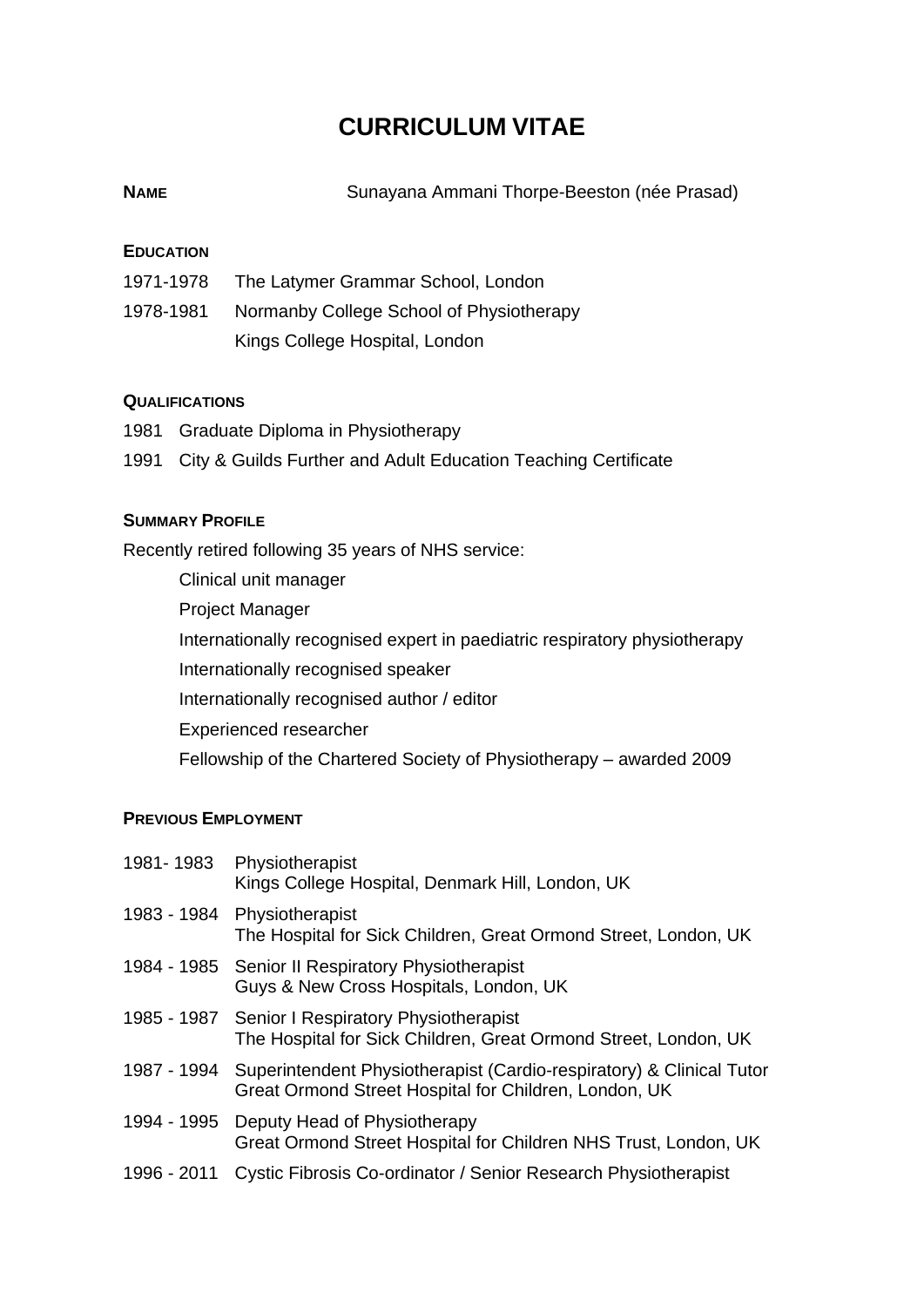Great Ormond Street Hospital for Children NHS Trust, London, UK

- 2011 2016 Cystic Fibrosis Unit Manager Great Ormond Street Hospital for Children NHS Foundation Trust, London, UK
- 2018 2020 Project Manager Rheumatology Department Great Ormond Street Hospital for Children NHS Trust, London UK
- 2017 2021 Honorary Senior Research Associate, Institute for Child Health, London, UK

# **MEMBERSHIP / REGISTRATION PROFESSIONAL SOCIETIES**

Fellow of the Chartered Society of Physiotherapists (FCSP)

Health & Care Professions Council Registration (HCPC)

## **PREVIOUS RELEVANT EXPERIENCE**

### **Managerial**

- Management of a specialist clinical multidisciplinary team providing a highly specialised, holistic and patient focussed service to children with cystic fibrosis (CF) and their families
- Ensuring compliance with NHS England Paediatric CF National Service Specification & the UK Standards of Care for CF
- Promoting best practice through evidence based research and clinical reasoning at a local, national and international level
- Development of clinical services, quality improvement and implementation of new policies and change
- Clinical governance, clinical audit, monitoring performance
- Dealing with complaints and any other issues related to patient care
- Ensuring a secure financial position of a clinical unit within a large directorate

### **Clinical**

- Highly specialised clinician in paediatric respiratory physiotherapy
	- o Neonatal intensive care
	- o Paediatric intensive care
	- o Paediatric respiratory disease
- Expert clinician in physiotherapy for paediatric cystic fibrosis

### **Academic**

- Research experience
	- o Paediatric Respiratory Disease
	- o Airway clearance
	- o Exercise testing and prescription
	- o Early lung disease in infants with cystic fibrosis
- Review / Referee activity
	- o Submissions to peer reviewed physiotherapy and respiratory journals